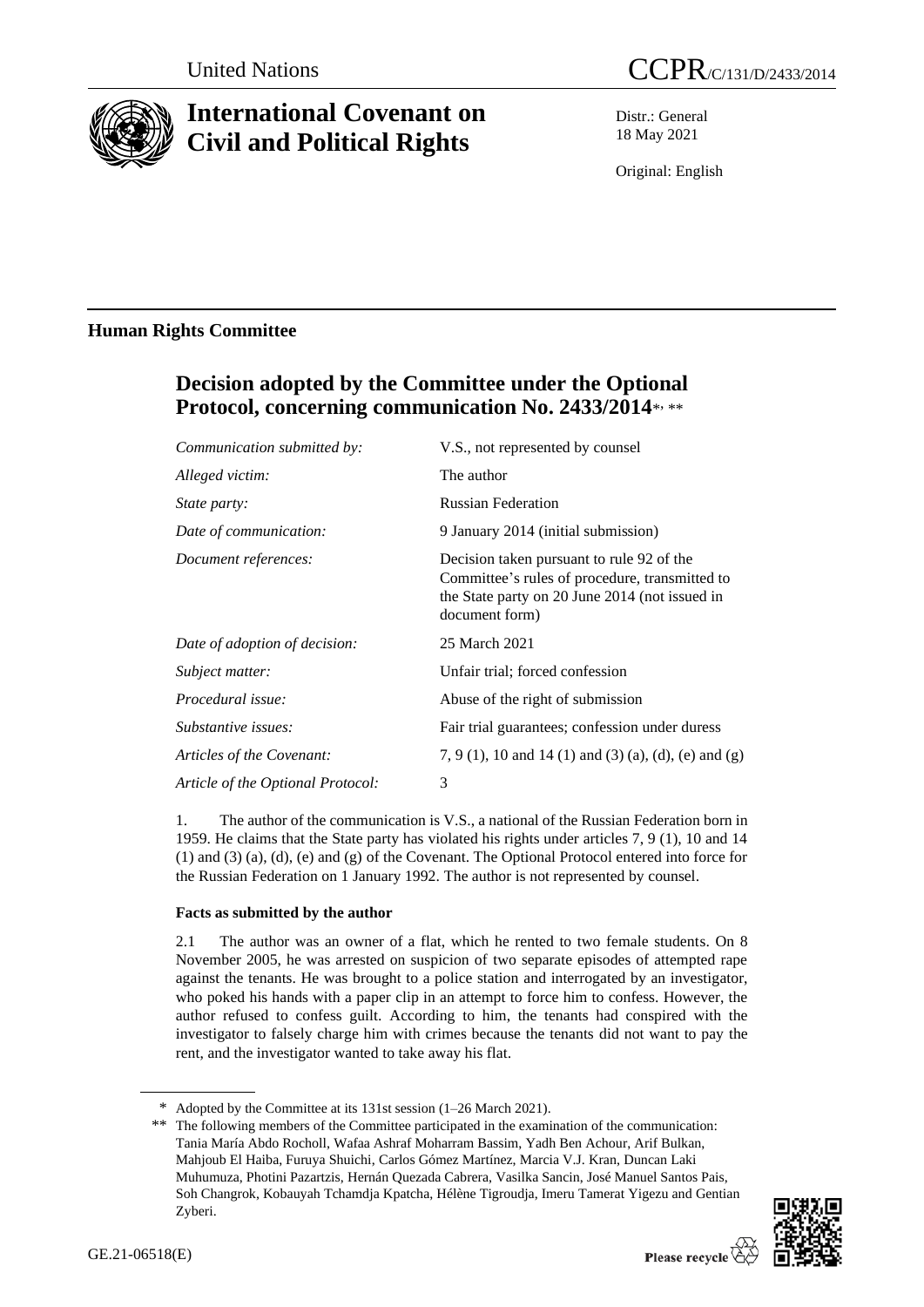2.2 On 14 March 2006, the investigator brought the author to the police station again and, using threats and physical violence, forced him to sign a power of attorney authorizing two real estate agents unknown to him to sell his apartment for a price they deemed appropriate. Later in the detention facility, the author was beaten and forced to confess to the two crimes with which he had initially been charged, in the absence of a lawyer.

2.3 On 14 May 2007, the Court of the Central District of Chita found the author guilty of the attempted rapes and sentenced him to nine years' imprisonment. The author claimed that the investigator had plotted the crime, in order to misappropriate his flat, and that he had been forced to confess guilt. He argued that he would not have been physically able to attempt the rapes because at that time he had broken ribs. The court dismissed the author's arguments stating that it was an attempt to "avoid criminal liability". During the trial, the author motioned the court to allow P., who was a human rights defender, to defend him in addition to his lawyer M.; however, the trial court did not allow P. to represent the author because she was not a licensed lawyer.

2.4 On 29 October 2007, the Chita Regional Court rejected the author's cassation appeal and upheld the sentence. On 5 May 2008, the author's appeal for a supervisory review was denied by the Supreme Court. In 2013, the author submitted another appeal for a supervisory review which was denied by the Deputy Chairperson of the Supreme Court on 18 April 2013.

2.5 On 8 February 2010, the author submitted a complaint against the investigator to the Central District Department of the Investigation Committee, accusing him of torture with the goal of misappropriating his flat. Between 2010 and 2013, the Department took a number of decisions refusing to initiate criminal proceedings against the investigator, which were quashed by supervising authorities owing to incomplete or protracted investigation. The last refusal to initiate criminal proceedings, dated 24 July 2013, was signed by the deputy head of the Central District Department of the Investigation Committee. It was based on the fact that the author's allegations could not be verified during the Department's preliminary inquiry, nor could his allegations be refuted by it. On 16 September 2013, the refusal was quashed by the head of the Department who ordered that the whereabouts of a number of additional witnesses be established and that they be questioned. It appears that the author's complaint remained pending at the time of the submission of the present communication.

### **Complaint**

3.1 The author claims, without providing any details or medical records of injuries, that he was subjected to torture and ill-treatment at the hands of the investigator and was forced to confess guilt in violation of articles 7 and 14 (3) (g) of the Covenant.

3.2 He claims that the criminal proceedings against him were held in violation of article 14 (1) of the Covenant. He challenges the outcome of the proceedings and the assessment of evidence by the domestic courts. He maintains that his complaint regarding the forced confession in the absence of a lawyer was never duly examined. He argues that, in violation of his presumption of innocence, he was found guilty because of his previous rape conviction.<sup>1</sup> He claims that a number of witnesses were not questioned and that he was not given an opportunity to familiarize himself with a full version of the indictment act.

3.3 The author claims that the trial court violated his rights under article 14 (3) (d) when it did not allow P. to represent him during the trial.

3.4 The author also claims a violation of articles 9, 10 and 14 (3) (a) and (e) of the Covenant, but without providing further details.

#### **State party's observations on admissibility**

4.1 In a note verbale dated 6 October 2014, the State party submitted its observations on admissibility. It notes that on 14 May 2007, the author was found guilty of attempting to rape L. and M. and was sentenced to nine years' imprisonment by the Court of the Central District of Chita. On 29 October 2007, the sentence was upheld by the Chita Regional Court. On 5 May 2008, the author's appeal for a supervisory review was denied by the Supreme Court.

<sup>&</sup>lt;sup>1</sup> The author had been previously convicted of rape in 1995.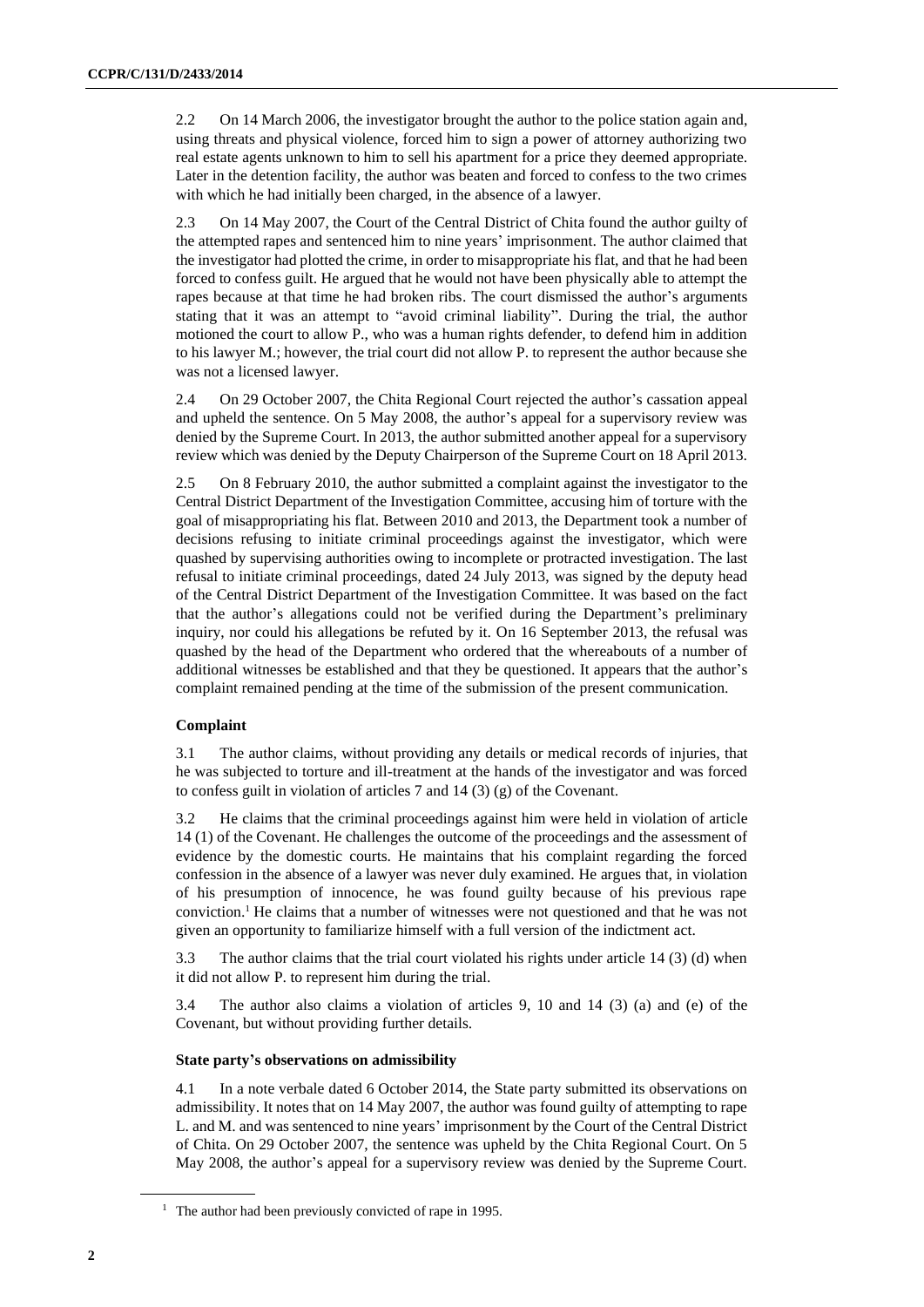Another appeal for a supervisory review was denied by the Deputy Chairperson of the Supreme Court on 18 April 2013.

4.2 According to the State party, the author's rights and the general principle of the equality of arms was duly ensured during the trial. The author and his counsel actively participated in the criminal proceedings, and they were able to present all of their evidence and to challenge the prosecution's case. All motions submitted by the defence were examined by the court and several were granted, including motions to replace the defence counsel, to examine evidence, to cross-examine witnesses and to conduct a forensic examination. The State party notes that the author's allegations of wrongdoing and of the violation of his rights by the investigative authorities have been examined by the courts and have been found to be baseless.

4.3 The State party argues that the author's communication does not contain objective arguments and evidence demonstrating a breach of the invoked articles of the Covenant. The author's dissatisfaction with the outcome of the criminal proceedings, which were carried out in accordance with domestic law and with the State party's international obligations, does not constitute a violation of the Covenant. Therefore, the State party considers that the present communication should be treated as an abuse of the right of submission within the meaning of article 3 of the Optional Protocol and should be found inadmissible.

#### **Author's comments on the State party's observations on admissibility**

5. On 8 December 2015, the author submitted his comments to the State party's observations on admissibility. He notes that the State party has not addressed his claims, and he maintains that he was serving an unlawful prison sentence. He also notes that he was released from prison after serving his sentence.

#### **State party's observations on the merits of the communication**

6.1 In a note verbale dated 6 May 2016, the State party submitted its observations on the merits. It reiterates that the author's claims are unsubstantiated and have been thoroughly examined by the domestic courts, including his claims of torture and forced confession.

6.2 With regard to the author's claim of a violation of his right to defence, the State party submits that in accordance with the author's request, his first lawyer Z. was removed from the case and replaced with another lawyer, M. During the trial, the author motioned the court to allow P. to join his legal defence team; however, the court was not provided with documents showing that P. was a licensed lawyer. Since P. was not present in the courtroom, the author, after consulting his lawyer M., agreed to continue the trial with only his lawyer M. defending him. The same lawyer represented the author during the cassation proceedings.

#### **Issues and proceedings before the Committee**

#### *Consideration of admissibility*

7.1 Before considering any claim contained in a communication, the Committee must decide, in accordance with rule 97 of its rules of procedure, whether the communication is admissible under the Optional Protocol.

7.2 In accordance with article 5 (2) (a) of the Optional Protocol, the Committee shall not consider any communication from an individual unless it has been ascertained that the same matter is not being examined under another procedure of international investigation or settlement.

7.3 The Committee observes that the present communication was submitted by the author on 9 January 2014, i.e. more than six years after the cassation court's ruling, which upheld the first instance decision sentencing him to nine years' imprisonment, entered into force, and five years and eight months after his first appeal for a supervisory review was denied by the Supreme Court on 5 May 2008. Even though he submitted another appeal for a supervisory review in 2013, which was denied by the Deputy Chairperson of the Supreme Court on 18 April 2013, it does not seem to raise any new elements other than the same procedural flaws in the domestic proceedings that he had already raised in the first appeal for